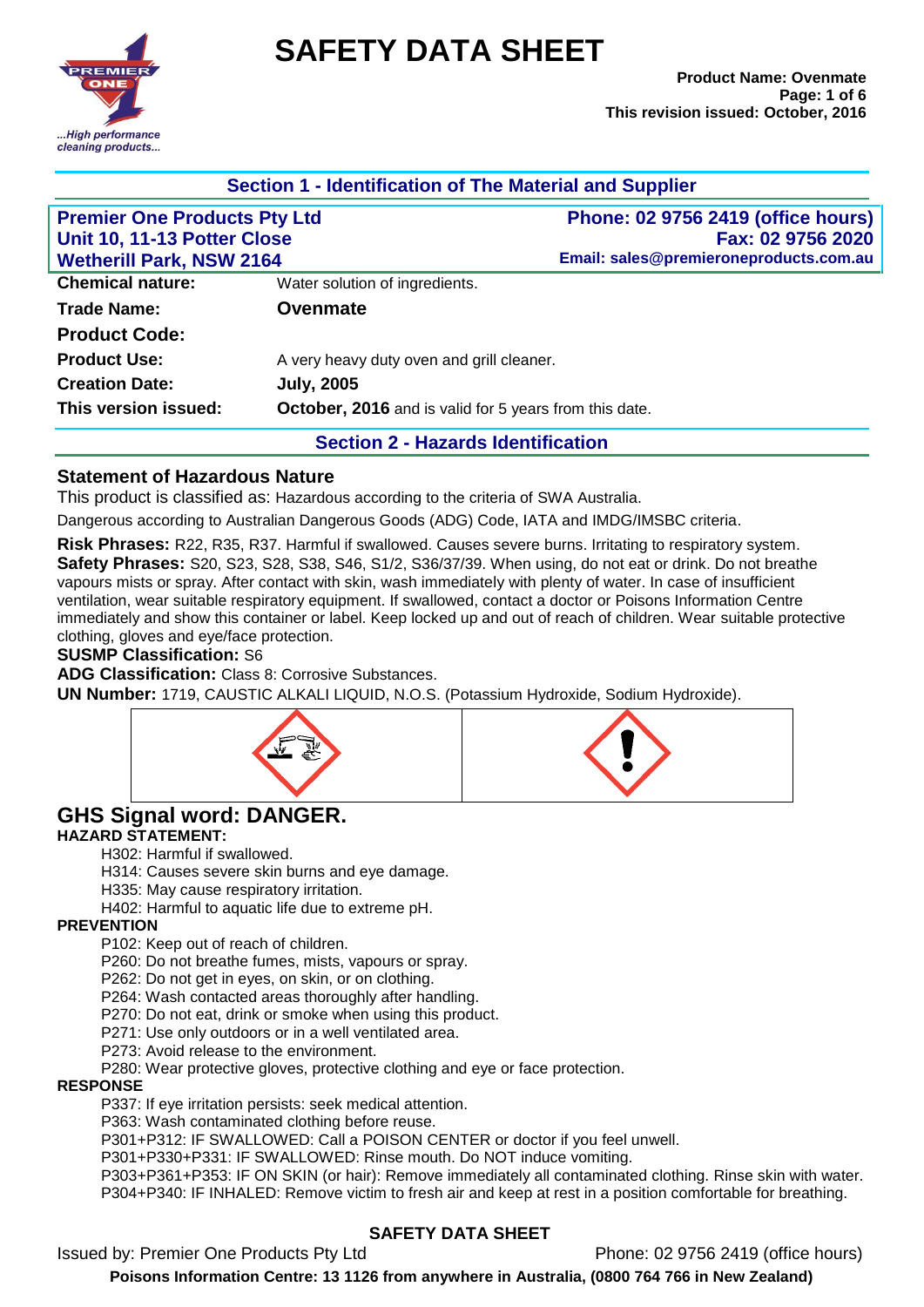P305+P351+P338: IF IN EYES: Rinse cautiously with water for several minutes. Remove contact lenses, if present and easy to do. Continue rinsing.

P370+P378: Not combustible. Use extinguishing media suited to burning materials.

#### **STORAGE**

P403+P233: Store in a well-ventilated place. Keep container tightly closed.

#### **DISPOSAL**

P501: If no in-house recycle or reclaim resources are suitable for this product, contact a specialist waste disposal company (see Section 13 of this SDS).

#### **Emergency Overview**

**Physical Description & Colour**: Light brown liquid.

#### **Odour:** No odour.

**Major Health Hazards:** causes severe burns, may cause serious damage to eyes, harmful if swallowed, respiratory tract irritant.

# **Potential Health Effects**

#### **Inhalation**

**Short Term Exposure:** Significant inhalation exposure is considered to be unlikely. Available data indicates that this product will cause severe distress if liquid is inhaled. Will cause burns to all tissues it touches.

**Long Term Exposure:** No data for health effects associated with long term inhalation.

#### **Skin Contact:**

**Short Term Exposure:** In addition product is very corrosive to the skin. Capable of causing severe burns with deep ulceration, and can penetrate to deeper layers of skin resulting in third degree burns. Corrosion will continue until product is removed or neutralised. Severity depends on concentration and duration of exposure. Burns may not be immediately painful; the onset of pain may be minutes to hours.

**Long Term Exposure:** No data for health effects associated with long term skin exposure.

# **Eye Contact:**

**Short Term Exposure:** Exposure via eyes is considered to be unlikely. In addition product is very corrosive to eyes. It will quickly cause severe pain, and corrosion of the eye and surrounding facial tissues. Unless exposure is immediately treated, permanent blindness and facial scarring will occur.

**Long Term Exposure:** No data for health effects associated with long term eye exposure.

#### **Ingestion:**

**Short Term Exposure:** Significant oral exposure is considered to be unlikely. Available data shows that this product is harmful, but symptoms are not available. However, this product is very corrosive to the gastrointestinal tract. Capable of causing severe burns with deep ulceration, and can penetrate to deeper layers of skin resulting in third degree burns. Corrosion will continue until product is removed or neutralised. Severity depends on concentration and duration of exposure.

**Long Term Exposure:** No data for health effects associated with long term ingestion.

#### **Carcinogen Status:**

**SWA:** No significant ingredient is classified as carcinogenic by SWA.

**NTP:** No significant ingredient is classified as carcinogenic by NTP.

**IARC:** Triethanolamine is Class 3 - unclassifiable as to carcinogenicity to humans.

See the IARC website for further details. A web address has not been provided as addresses frequently change.

#### **Section 3 - Composition/Information on Ingredients**

| Ingredients                     | <b>CAS No</b>  | Conc,%   | TWA $(mg/m^3)$ STEL $(mg/m^3)$ |         |
|---------------------------------|----------------|----------|--------------------------------|---------|
| potassium hydroxide             | 1310-58-3      | 8.5      |                                | Peak    |
| sodium hydroxide                | 1310-73-2      | 9.8      | 2                              | Peak    |
| triethanolamine                 | $102 - 71 - 6$ | 4.5      | 5                              | not set |
| Other non hazardous ingredients | various        | $5 - 10$ | not set                        | not set |
| Water                           | 7732-18-5      | to 100   | not set                        | not set |

This is a commercial product whose exact ratio of components may vary slightly. Minor quantities of other non hazardous ingredients are also possible.

The TWA exposure value is the average airborne concentration of a particular substance when calculated over a normal 8 hour working day for a 5 day working week. The STEL (Short Term Exposure Limit) is an exposure value that should not be exceeded for more than 15 minutes and should not be repeated for more than 4 times per day. There should be at least 60 minutes between successive exposures at the STEL. The term "peak "is used when the TWA limit, because of the rapid action of the substance, should never be exceeded, even briefly.

# **SAFETY DATA SHEET**

Issued by: Premier One Products Pty Ltd Phone: 02 9756 2419 (office hours) **Poisons Information Centre: 13 1126 from anywhere in Australia, (0800 764 766 in New Zealand)**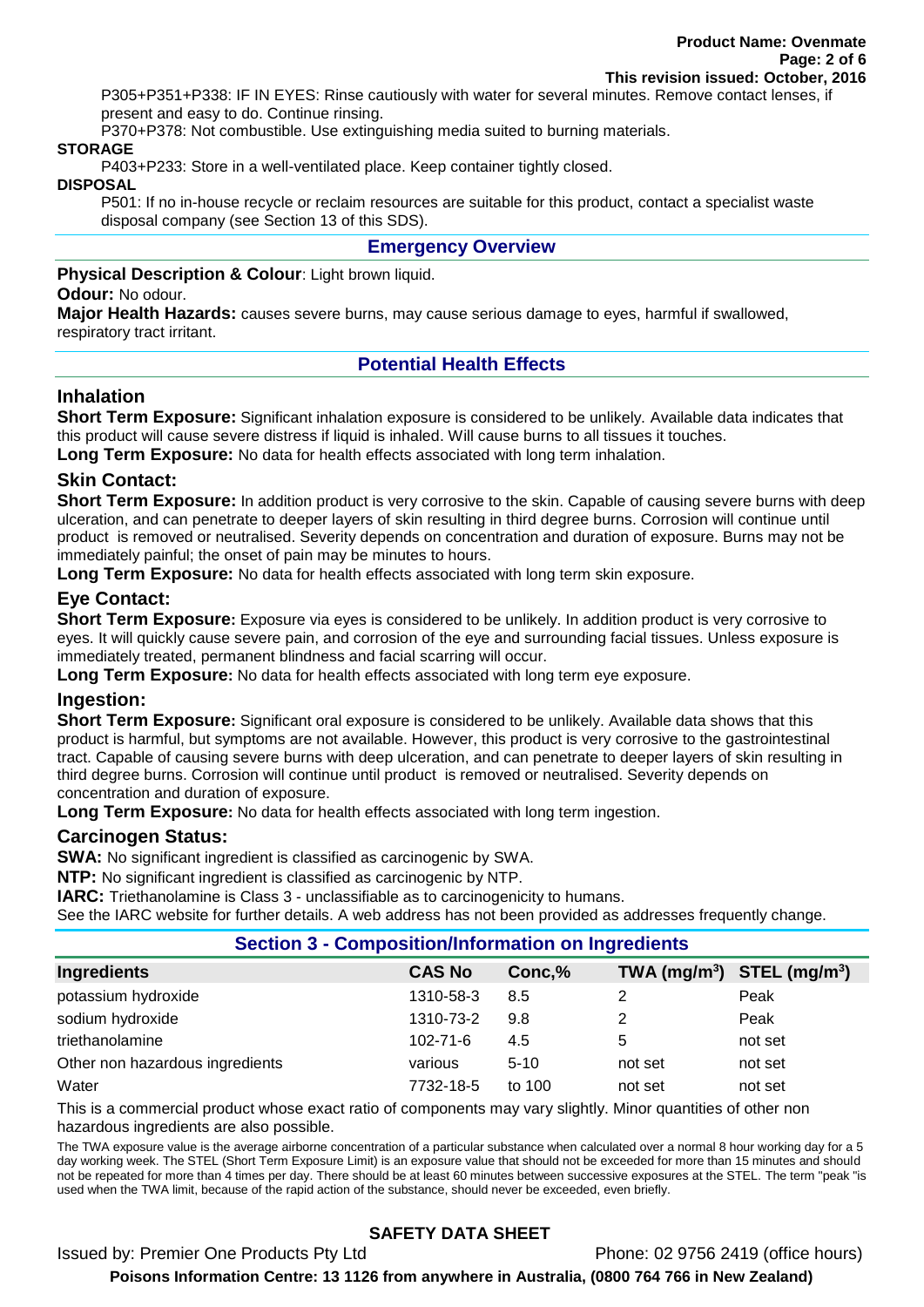#### **Section 4 - First Aid Measures**

#### **General Information:**

You should call The Poisons Information Centre if you feel that you may have been poisoned, burned or irritated by this product. The number is 13 1126 from anywhere in Australia (0800 764 766 in New Zealand) and is available at all times. Have this SDS with you when you call.

**Inhalation:** If inhalation occurs, contact a Poisons Information Centre, or call a doctor at once. Remove source of contamination or move victim to fresh air. If breathing is difficult, oxygen may be beneficial if administered by trained personnel, preferably on a doctor's advice. DO NOT allow victim to move about unnecessarily. Symptoms of pulmonary oedema can be delayed up to 48 hours after exposure.

**Skin Contact:** Seek urgent medical attention. Flush contaminated area with lukewarm, gently flowing water for at least 60 minutes, by the clock. DO NOT INTERRUPT FLUSHING. If necessary, keep emergency vehicle waiting (show paramedics this SDS and take their advice). Under running water, remove contaminated clothing, shoes and leather goods (e.g. watchbands, belts). Strongly basic ingredients tend to penetrate the skin and so need longer rinsing than other substances.

**Eye Contact:** Immediately flush the contaminated eye(s) with lukewarm, gently flowing water for at least 60 minutes, by the clock, while holding the eyelid(s) open. Neutral saline solution may be used as soon as it is available. DO NOT INTERRUPT FLUSHING. If necessary, keep emergency vehicle waiting (show paramedics this SDS and take their advice). Take care not to rinse contaminated water into the unaffected eye or onto face. Call a Poisons Information Centre or a doctor urgently.

**Ingestion:** If swallowed, rinse mouth thoroughly with water and contact a Poisons Information Centre. Urgent hospital treatment is likely to be needed. Give activated charcoal if instructed.

# **Section 5 - Fire Fighting Measures**

**Fire and Explosion Hazards**: There is no risk of an explosion from this product under normal circumstances if it is involved in a fire.

This product is likely to decompose only after heating to dryness, followed by further strong heating.

Fire decomposition products from this product are not expected to be hazardous or harmful.

**Extinguishing Media:** Water fog or fine spray is the preferred medium for large fires. Aim to dilute the material with large quantities of water. If practical, contain diluted material and prevent from entering drains and water courses. **Fire Fighting:** If a significant quantity of this product is involved in a fire, call the fire brigade. There is little danger of a violent reaction or explosion if significant quantities of this product are involved in a fire. Recommended personal protective equipment is liquid-tight chemical protective clothing and breathing apparatus.

| Flash point:                     | Does not burn.                  |
|----------------------------------|---------------------------------|
| <b>Upper Flammability Limit:</b> | Does not burn.                  |
| <b>Lower Flammability Limit:</b> | Does not burn.                  |
| <b>Autoignition temperature:</b> | Not applicable - does not burn. |
| <b>Flammability Class:</b>       | Does not burn.                  |
|                                  |                                 |

#### **Section 6 - Accidental Release Measures**

**Accidental release:** In the event of a major spill, prevent spillage from entering drains or water courses. Evacuate the spill area and deny entry to unnecessary and unprotected personnel. Wear full protective chemically resistant clothing including eye/face protection, gauntlets and self contained breathing apparatus. See below under Personal Protection regarding Australian Standards relating to personal protective equipment. Suitable materials for protective clothing include rubber, Viton, Nitrile, butyl rubber, Barricade, neoprene, Teflon, polyethylene, PE/EVAL, Saranex, Responder. Eye/face protective equipment should include a full face shield. If there is a significant chance that vapours or mists are likely to build up in the cleanup area, we recommend that you use a respirator. Usually, no respirator is necessary when using this product. However, if you have any doubts consult the Australian Standard mentioned below (section 8).

Stop leak if safe to do so, and contain spill. Absorb onto sand, vermiculite or other suitable absorbent material. If spill is too large or if absorbent material is not available, try to create a dike to stop material spreading or going into drains or waterways. Because of the corrosiveness of this product, special personal care should be taken in any cleanup operation. Sweep up and shovel or collect recoverable product into labelled containers for recycling or salvage, and dispose of promptly. Recycle containers wherever possible after careful cleaning. After spills, wash area preventing runoff from entering drains. If a significant quantity of material enters drains, advise emergency services. Contaminated area may be neutralised by washing with weak or dilute acid. Vinegar, citrus juice and most soft drinks may be suitable. This material may be suitable for approved landfill. Ensure legality of disposal by consulting regulations prior to disposal. Thoroughly launder protective clothing before storage or re-use. Advise laundry of nature of contamination when sending contaminated clothing to laundry.

# **SAFETY DATA SHEET**

Issued by: Premier One Products Pty Ltd Phone: 02 9756 2419 (office hours) **Poisons Information Centre: 13 1126 from anywhere in Australia, (0800 764 766 in New Zealand)**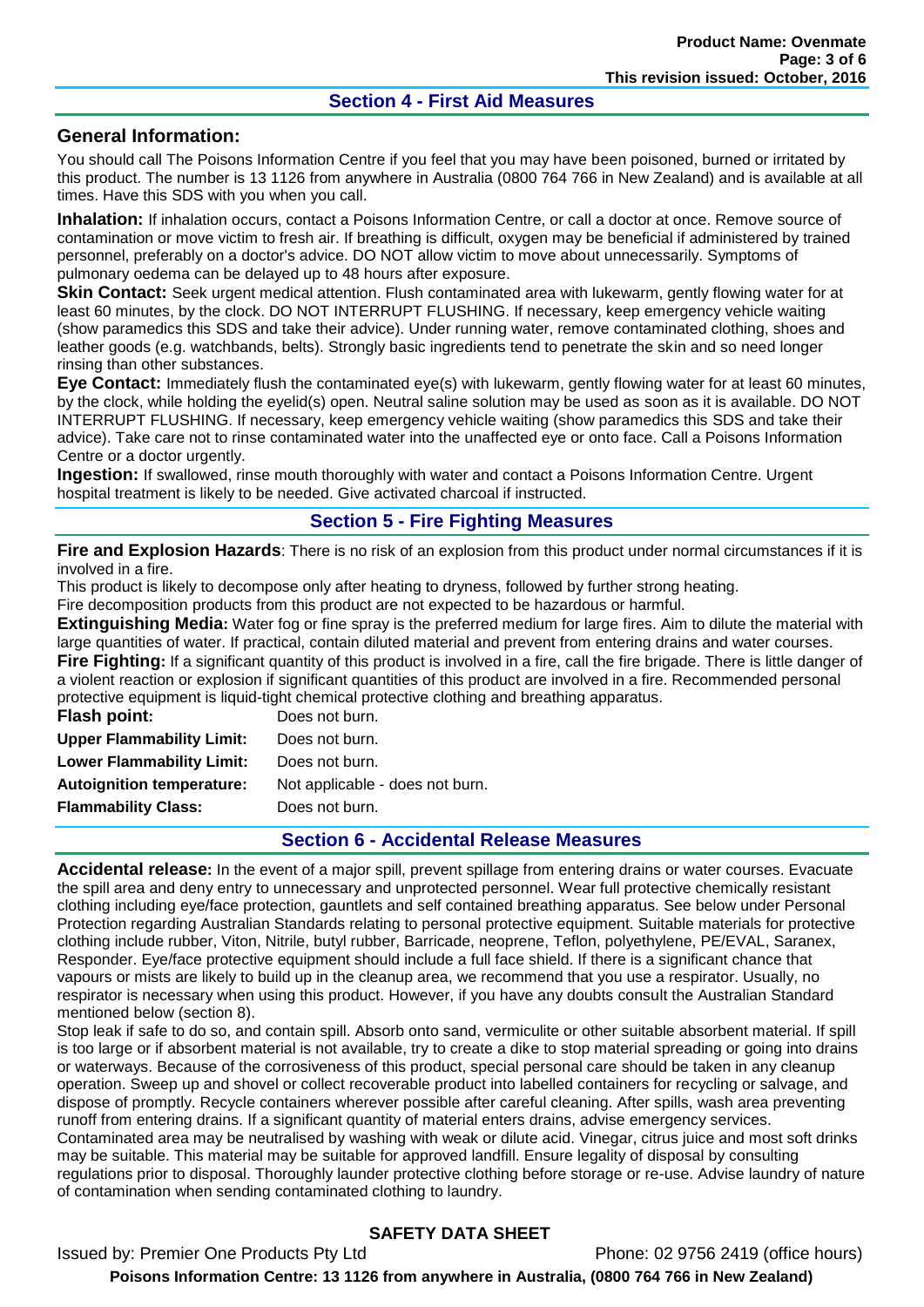# **Section 7 - Handling and Storage**

**Handling:** Keep exposure to this product to a minimum, and minimise the quantities kept in work areas. Check Section 8 of this SDS for details of personal protective measures, and make sure that those measures are followed. The measures detailed below under "Storage" should be followed during handling in order to minimise risks to persons using the product in the workplace. Also, avoid contact or contamination of product with incompatible materials listed in Section 10.

**Storage:** This product is a Scheduled Poison. Observe all relevant regulations regarding sale, transport and storage of this schedule of poison. Store in a cool, well ventilated area. Check containers periodically for corrosion and leaks. Containers should be kept closed in order to minimise contamination. Make sure that the product does not come into contact with substances listed under "Incompatibilities" in Section 10. If you keep more than 2500kg or L of Dangerous Goods of Packaging Group II, you may be required to license the premises or notify your Dangerous Goods authority. If you have any doubts, we suggest you contact your Dangerous Goods authority in order to clarify your obligations. Check packaging - there may be further storage instructions on the label.

#### **Section 8 - Exposure Controls and Personal Protection**

The following Australian Standards will provide general advice regarding safety clothing and equipment: Respiratory equipment: **AS/NZS 1715**, Protective Gloves: **AS 2161**, Occupational Protective Clothing: AS/NZS 4501 set 2008, Industrial Eye Protection: **AS1336** and **AS/NZS 1337**, Occupational Protective Footwear: **AS/NZS2210**.

| <b>SWA Exposure Limits</b> | TWA (mg/m $3$ ) | STEL $(mg/m3)$ |
|----------------------------|-----------------|----------------|
| potassium hydroxide        |                 | Peak           |
| sodium hydroxide           |                 | Peak           |
| triethanolamine            | ∽               | not set        |

No special equipment is usually needed when occasionally handling small quantities. The following instructions are for bulk handling or where regular exposure in an occupational setting occurs without proper containment systems. **Ventilation:** No special ventilation requirements are normally necessary for this product. However make sure that the work environment remains clean and that vapours and mists are minimised.

**Eye Protection:** Your eyes must be completely protected from this product by splash resistant goggles with face shield. All surrounding skin areas must be covered. Emergency eye wash facilities must also be available in an area close to where this product is being used.

**Skin Protection:** Because of the dangerous nature of this product, make sure that all skin areas are completely covered by impermeable gloves, overalls, hair covering, apron and face shield. See below for suitable material types. **Protective Material Types:** We suggest that protective clothing be made from the following materials: rubber, Viton, nitrile, butyl rubber, Barricade, neoprene, Teflon, polyethylene, PE/EVAL, Saranex, Responder.

**Respirator:** Usually, no respirator is necessary when using this product. However, if you have any doubts consult the Australian Standard mentioned above.

Eyebaths or eyewash stations and safety deluge showers should be provided near to where this product is being used.

#### **Section 9 - Physical and Chemical Properties:**

| <b>Physical Description &amp; colour:</b> | Light brown liquid.                       |
|-------------------------------------------|-------------------------------------------|
| Odour:                                    | No odour.                                 |
| <b>Boiling Point:</b>                     | Approximately 100°C at 100kPa.            |
| <b>Freezing/Melting Point:</b>            | Below 0°C.                                |
| <b>Volatiles:</b>                         | Water component.                          |
| <b>Vapour Pressure:</b>                   | 2.37 kPa at 20°C (water vapour pressure). |
| <b>Vapour Density:</b>                    | No data.                                  |
| <b>Specific Gravity:</b>                  | Approx 1.25                               |
| <b>Water Solubility:</b>                  | Completely soluble in water.              |
| pH:                                       | Very corrosive                            |
| <b>Volatility:</b>                        | No data.                                  |
| <b>Odour Threshold:</b>                   | No data.                                  |
| <b>Evaporation Rate:</b>                  | No data.                                  |
| <b>Coeff Oil/water Distribution:</b>      | No data                                   |
| <b>Autoignition temp:</b>                 | Not applicable - does not burn.           |

#### **SAFETY DATA SHEET** Issued by: Premier One Products Pty Ltd Phone: 02 9756 2419 (office hours) **Poisons Information Centre: 13 1126 from anywhere in Australia, (0800 764 766 in New Zealand)**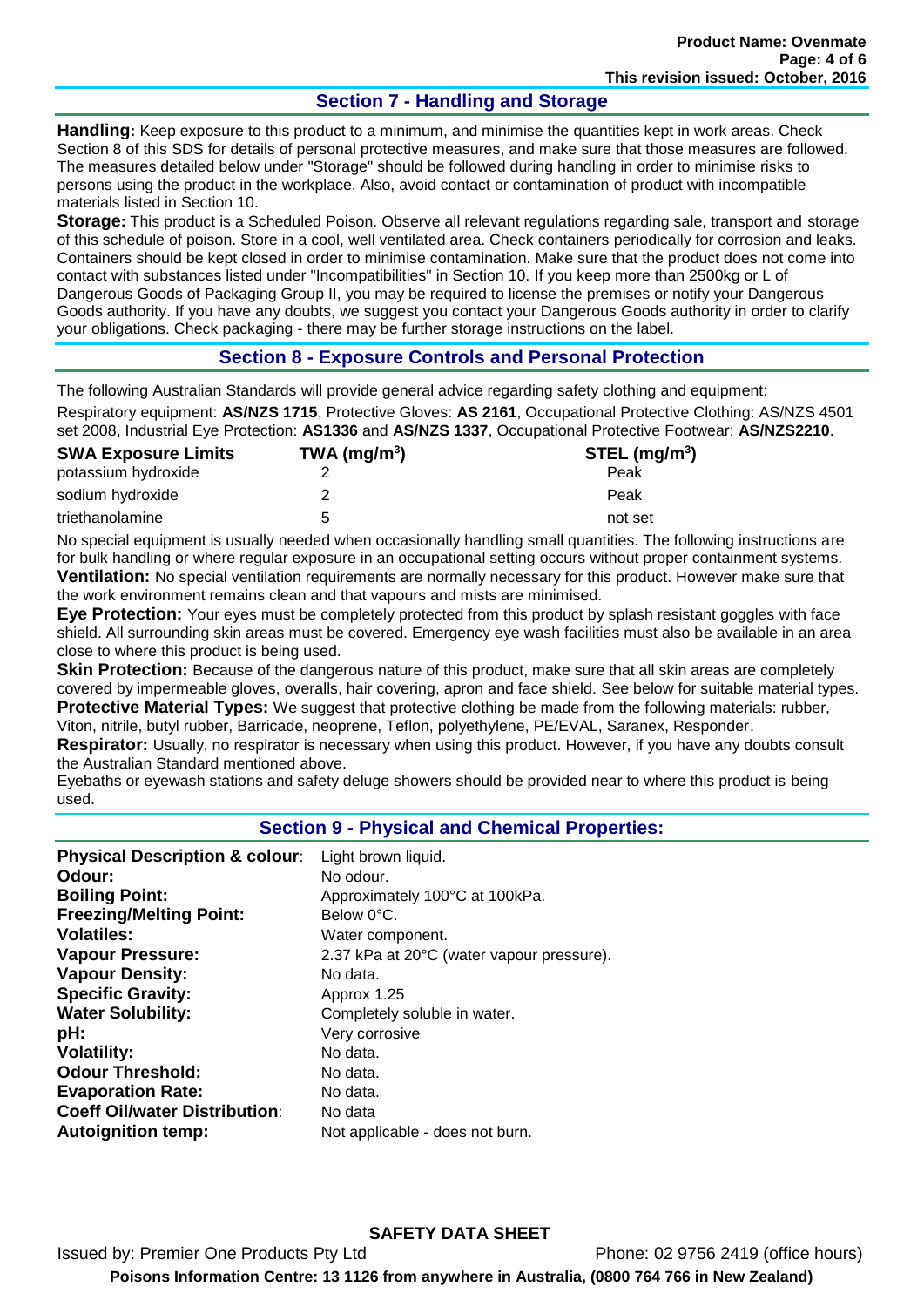# **Section 10 - Stability and Reactivity**

**Reactivity:** Most strong alkalis and bases react with inorganic and organic acids to form salts. They can also react with some metals liberating hydrogen gas. These reactions may be rapid and sometimes liberate much heat. They can also decompose many organic materials such as esters, in a reaction called hydrolysis.

**Conditions to Avoid:** This product should be kept in a cool place, preferably below 30°C.

**Incompatibilities:** acids, zinc, tin, aluminium and their alloys.

**Fire Decomposition:** This product is likely to decompose only after heating to dryness, followed by further strong heating.

**Polymerisation:** This product will not undergo polymerisation reactions.

# **Section 11 - Toxicological Information**

**Local Effects: Target Organs:** skin and eyes

#### **Classification of Hazardous Ingredients**

Ingredient **Risk Phrases** Sodium Hydroxide Conc>=5%: C; R35

Potassium Hydroxide  $\rightarrow$ =5%Conc<25%: C; R35

**Section 12 - Ecological Information**

Salts, acids and bases are typically diluted and neutralised when released to the environment in small quantities. However, until diluted or neutralised it will kill all aquatic organisms it contacts due to extreme pH.

#### **Section 13 - Disposal Considerations**

**Disposal:** This product may be recycled if unused, or if it has not been contaminated so as to make it unsuitable for its intended use. If it has been contaminated, it may be possible to reclaim the product by some means. If neither of these options is suitable in-house, contact a specialist waste disposal company.

#### **Section 14 - Transport Information**

**UN Number:** 1719, CAUSTIC ALKALI LIQUID, N.O.S. (Potassium Hydroxide, Sodium Hydroxide). **Hazchem Code:** 2R **Special Provisions:** 274 **Limited quantities:** ADG 7 specifies a Limited Quantity value of 1 L for this class of product. **Dangerous Goods Class:** Class 8, Corrosive Substances. **Packaging Group:** II **Packaging Method:** P001, IBC02

Class 8 Corrosive Substances shall not be loaded in the same vehicle or packed in the same freight container with Classes 1 (Explosives), 4.3 (Dangerous When Wet Substances), 5.1 (Oxidising Agents), 5.2 (Organic Peroxides), 6 (Toxic Substances where the Toxic Substances are cyanides and the Corrosives are acids), 7 (Radioactive Substances), Foodstuffs and foodstuff empties. They may however be loaded in the same vehicle or packed in the same freight container with Classes 2.1 (Flammable Gases), 2.2 (Non-Flammable, Non-Toxic Gases), 2.3 (Poisonous Gases), 3 (Flammable liquids), 4.1 (Flammable Solids), 4.2 (Spontaneously Combustible Substances), 6 (Toxic Substances except where the Toxic Substances are cyanides and the Corrosives are acids) and 9 (Miscellaneous Dangerous Goods).

#### **Section 15 - Regulatory Information**

**AICS:** All of the significant ingredients in this product are compliant with NICNAS regulations. The following ingredients: potassium hydroxide, sodium hydroxide, triethanolamine, are mentioned in the SUSMP.

#### **Section 16 - Other Information**

**This SDS contains only safety-related information. For other data see product literature.**

**Acronyms:**

**ADG Code** Australian Code for the Transport of Dangerous Goods by Road and Rail, 7th Edition **AICS** Australian Inventory of Chemical Substances<br> **CAS Number** Chemical Abstracts Service Registry Number **Chemical Abstracts Service Registry Number** 

# **SAFETY DATA SHEET**

Issued by: Premier One Products Pty Ltd Phone: 02 9756 2419 (office hours)

**Poisons Information Centre: 13 1126 from anywhere in Australia, (0800 764 766 in New Zealand)**